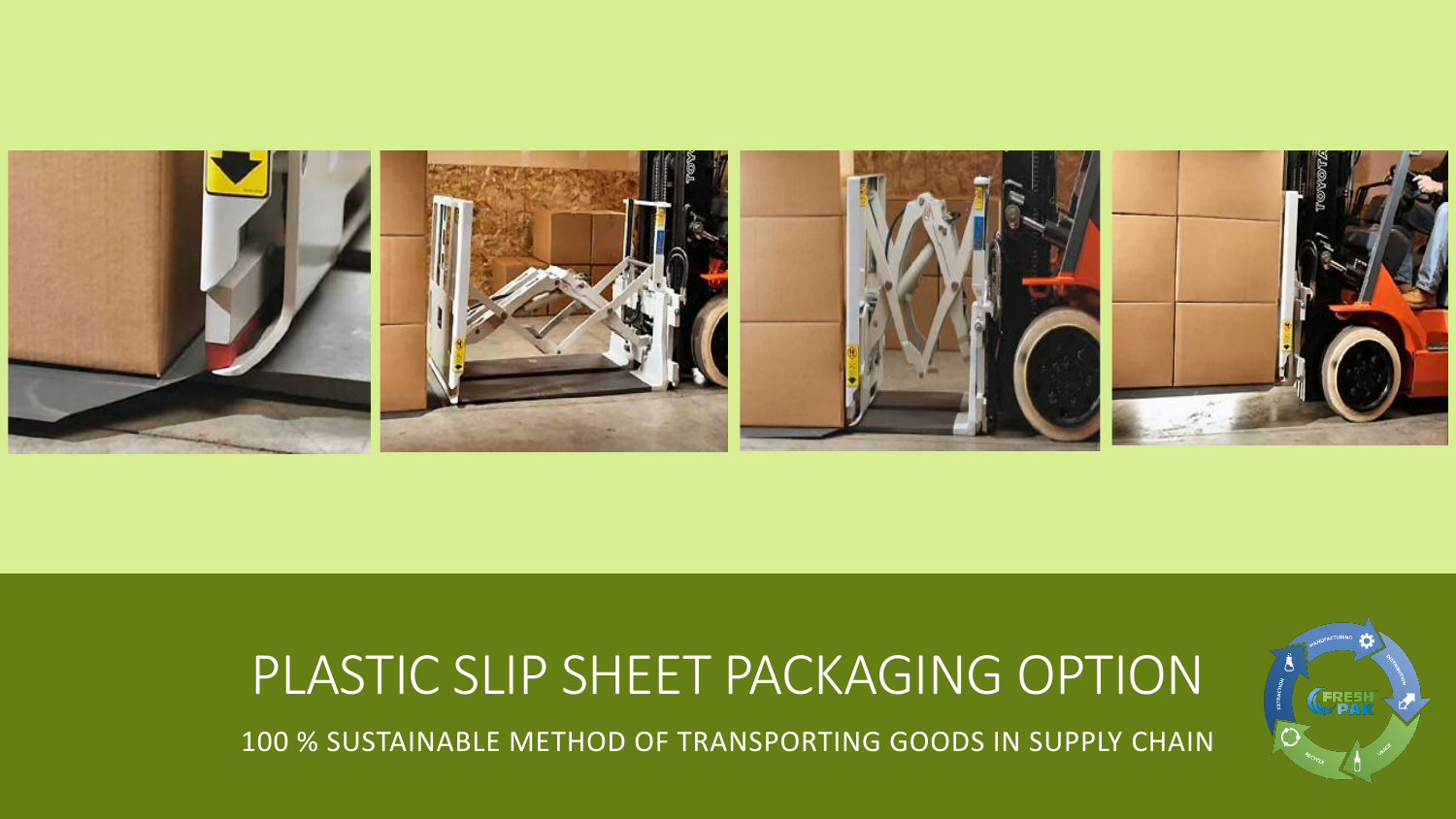### SUSTAINABILITY METRICS USING PLASTIC SLIP SHEET VS. PALLET

| <b>Shipping</b><br>unit | # of<br><b>Cases</b> | <b>Cases per</b><br>unit load | <b>Cases per</b><br>truck load | <b>Unit</b><br>positions<br>per TL | Total # of<br>unit load<br>positions | <b>Total cost of</b><br>shipping units | Total # of<br>truck<br>loads | <b>Annual cost</b><br>of freight | <b>Total weight of</b><br><b>Shipping units</b> |
|-------------------------|----------------------|-------------------------------|--------------------------------|------------------------------------|--------------------------------------|----------------------------------------|------------------------------|----------------------------------|-------------------------------------------------|
| Pallets                 | 1.5 MM               | 48                            | 1680                           | 35                                 | 31,250                               | \$156,250                              | 893                          | \$1,339,500                      | 1,250,000 lbs.                                  |
| Plastic slip<br>sheets  | 1.5 MM               | 48                            | 1776                           | 37                                 | 31,250                               | \$40,625                               | 844                          | \$1,266,000                      | 50,000 lbs.                                     |
| <b>SAVINGS</b>          |                      |                               |                                |                                    |                                      | \$115,625                              | 49                           | \$73,500                         | 1,200,000 /lbs                                  |

### **Advantages:**

- $\checkmark$  5.7% Reduction in truck loads
- $\checkmark$  5.7 % Reduction in freight cost
- $\checkmark$  5.7% Reduction in CO2 emissions
- $\checkmark$  74% Savings in packaging cost
- $\checkmark$  96% Reduction in packaging weight
- $\times$  100% Recyclable
- $\checkmark$  100% Made with Post Consumer Plastic

### **Slip Sheet features:**

- \$1.30 slip sheet vs. \$5.00 pallet
- Average freight cost \$1500
- Average weight per pallet 40 lbs.
- Average weight per slip sheet
	- 1.60 lbs.